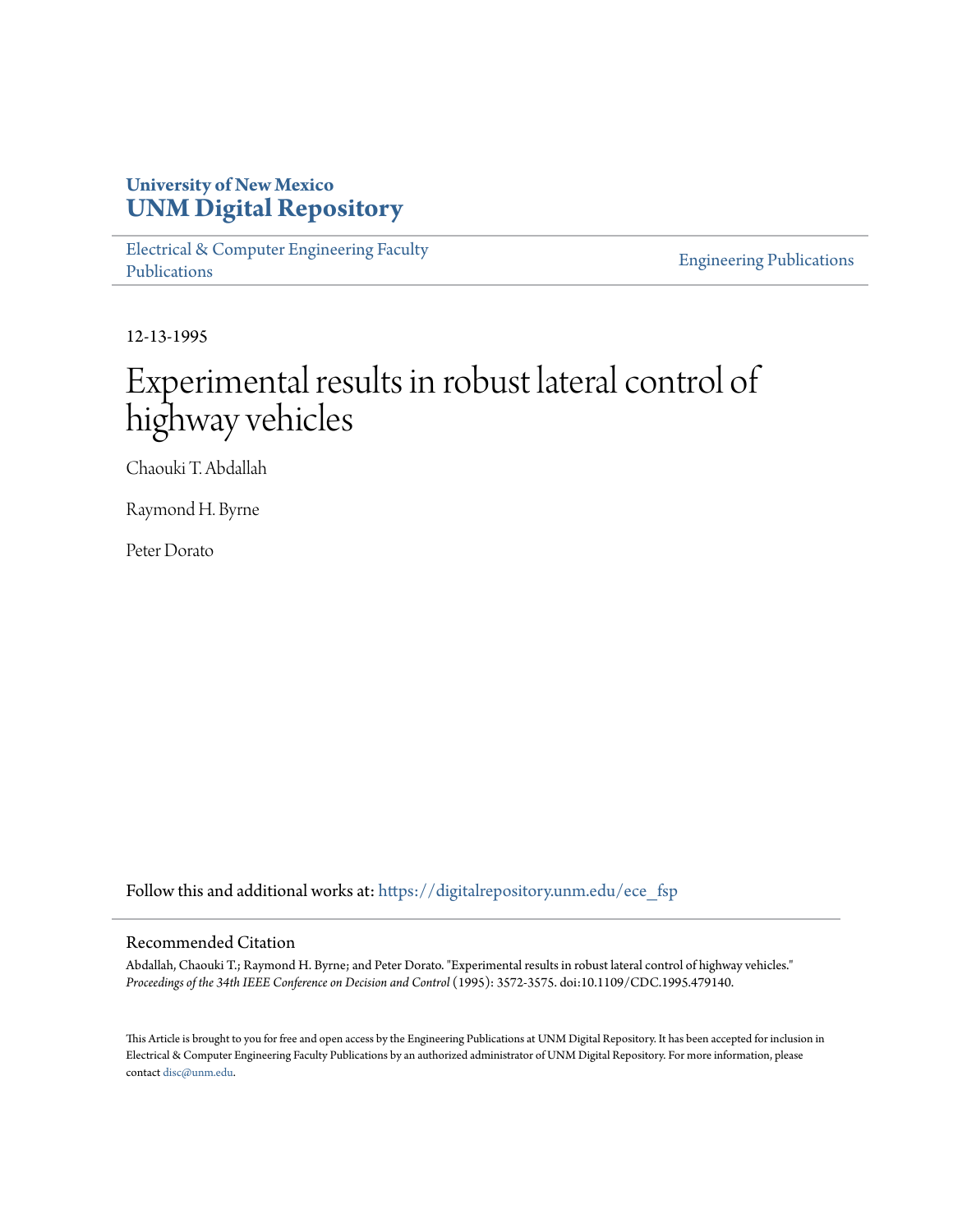**Proceedings of the 34th Conference on Decision** *L?* **Control** FM10 3:lO **New Orleans, LA** - **December 1995** 

## **Experimental Results in Robust Lateral Control of Highway Vehicles**

Albuquerque, NM **87185-1125** Albuquerque, NM **87131** Albuquerque, NM **87131**  Sandia National Labs

Raymond **H. Byrne** Chaouki T. Abdallah Peter Dorato<br>
Sandia National Labs University of New Mexico University of New N Dept. **9616,** MS **1125** EECE Department EECE Department chaouki@eece.unm.edu

University of New Mexico

#### **Abstract**

Vehicle lateral dynamics are affected by vehicle mass, longitudinal velocity, vehicle inertia, and the corner-<br>ing stiffness of the tires. All of these parameters are<br>subject to variation, even over the course of a single trip. Therefore, a practical lateral control system must guarantee stability, and hopefully ride comfort, per a wide range of parameter changes. This paper describes a robust controller which theoretically guarantees stability over a wide range of parameter changes. The performance of the robust controller is hicle. Test results for experiments conducted on an instrumented track are presented, comparing the robust controller to a PID controller which was tuned on the vehicle.

#### **1 Introduction**

One of the fundamental goals of the Intelligent Vehicle-Highway Systems (IVHS) community is to develop automated highways where vehicles are ca- pable of automatically driving down the road, either individually or in platoons of multiple vehicles. In order to implement such a system, a controller that can keep the vehicle centered in the lane is required. There are many factors which make automatic lateral control of vehicles difficult. These include chang-<br>ing vehicle parameters (tire pressure, tire wear, etc.), changing road conditions (rain, ice, bumps, crowns, etc.), **as** well **as** disturbances caused by wind and other factors. Another important consideration is driver comfort while performing lane changes and reacting to disturbances.

Initial research efforts on automated highway systems AHS) were conducted by the Radio Corporain the late **1950's [1, 2].** A significant amount of re-<br>search, including the development of prototype exper- $\;$ imental equipment, was conducted at Ohio State University between 1964-1980 [3]. This included research on both lateral and longitudinal control of highway vehicles. The largest current advanced vehicle control system (AVCS) research effort is being conducted at California PATH (Partners for Advanced Transit and tion of America in cooperation with General Motors<br>in the late  $1950$ 's  $[1, 2]$ . A significant amount of re-

Highways) [4, 5, 6, 7, 8, 9, 10, 11, 12, 13, 14].<br>The PATH program has been investigating a frequency shaped linear quadratic (FSLQ) optimal con- trol approach for the lateral controller, with feedforward preview control to reduce feedback gains [4, 6, 7]. Although the FSLQ approach incorporates ride qualities into the performance index, other work which attempts to design a lateral controller taking into account ride comfort is described in [15]. Recent work on robust control applied to car steering is described in **[16, 17, 18, 19, 20, 211.** While many of

**0-7803-2685-7195 \$4.00** *0* **1995 IEEE** 

the previously mentioned efforts rely on buried magnets, electrified wires, or a microwave radar to determine the vehicle's lateral position, another promising approach involves using vision. Efforts at Carnegie Mellon University (CMU), at the National Institute of Standards and Technology (NIST), and in Germany have yielded promising experimental results us- ing neural networks and classical vision algorithms

This paper describes a robust lateral controller **[22, 231.**  which theoretically guarantees stability over a wide range of parameter changes. The controller is designed with the plant uncertainty modeled as unstructured additive perturbations in the frequencydomain. This approach, first described in **[24,** is reviewed in Section 2. Extensions to the current theory which are applied to the car problem are also described in Section 2. The modeling of the vehicle's lateral dynamics is discussed in Section **3.** The con- troller design and simulation results are presented in troller design and simulation results are presented in Section 5. **A** summary and discussion of planned future research is outlined in Section **6.** 

# **2 The Robust Stability Condition**

Modeling system uncertainty **as** unstructured additive perturbations in the frequency-domain is described by equation **(l),** where the nominal plant transfer function is  $p_0(s)$ , and the uncertainty in the transfer function is  $\delta p(s)$ .

$$
p(s) = p_0(s) + \delta p(s) \tag{1}
$$

The robust stability problem for additive unstructured perturbations then reduces to the problem of finding a strictly bounded real (SBR) function  $u(s)$ inal plant in the **RHP.** This interpolation problem is often referred to **as** the Nevanlinna-Pick interpolapresented by Kimura, which arise from limitations of the Nevanlinna-Pick interpolation theory. The current theory has difficulties with interpolation points For the multiplicity, as well as with interpolation points<br>on the *jw* axis. Techniques for handling these two<br>cases are outlined in [25]. These techniques are ap-<br>plicable to the lateral control of automobiles because the lateral dynamics model contains a double integrator **as** described in the next section. which interpolates at the unstable poles of the nom-

#### **3 Model of Lateral Dynamics**

The two degree-of-freedom linearized bicycle model tion to model the test vehicle, a GMC Jimmy. The estimated nominal parameters for the Jimmy and the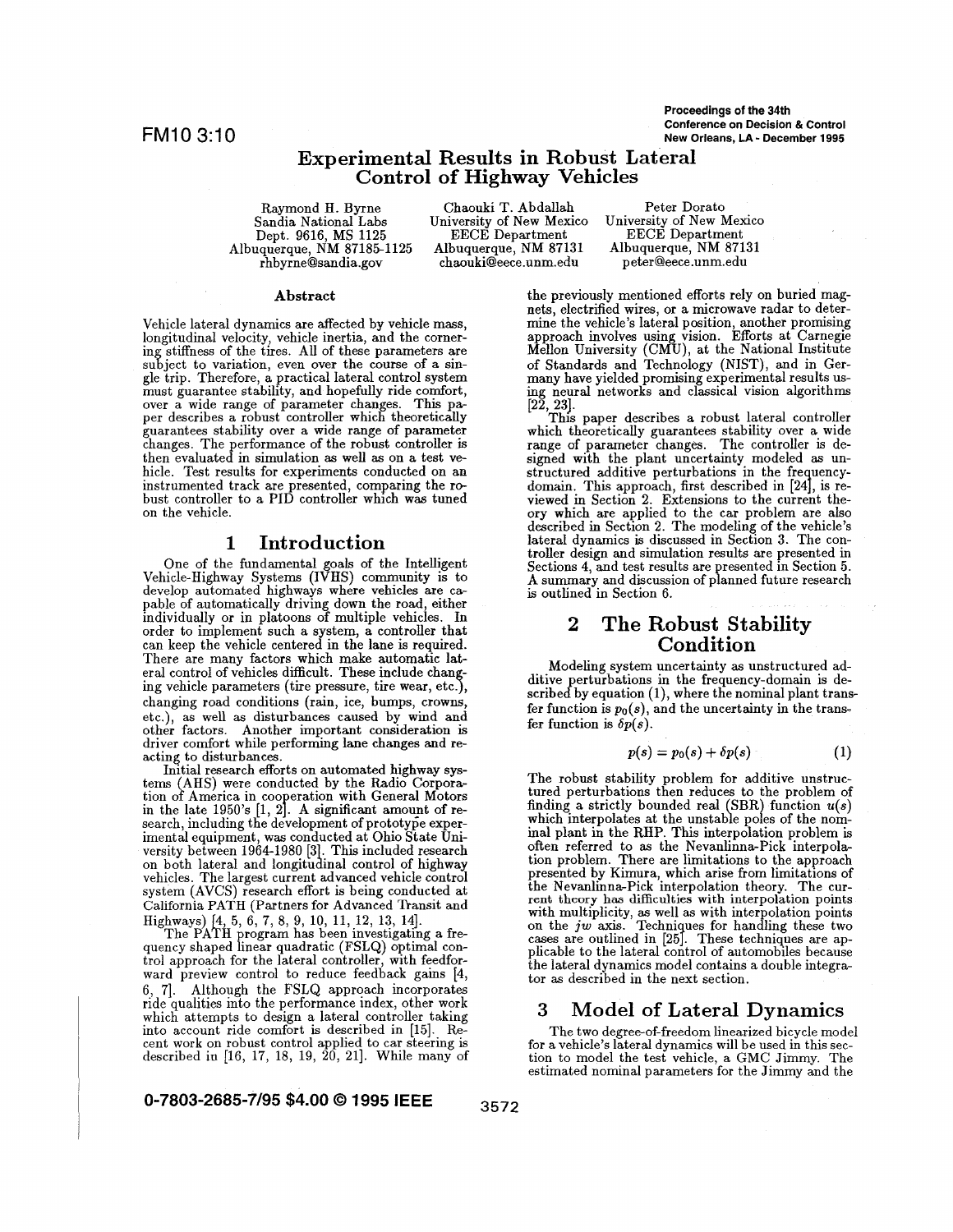| Parameter                                | Nominal Value          | Range                              |
|------------------------------------------|------------------------|------------------------------------|
| $m$ , vehicle mass                       | $1590\ kq^{-1}$        | constant                           |
| $V_x$ , longitudinal velocity            | 8 m/s (28.8 kmph)      | $\sqrt{5-10 \ m/s (18-36 \ kmph)}$ |
| $l_1, l_2$ , dist. from axles to c.g.    | 1.17 m, 1.42 m         | $\alpha$                           |
| $C_r, C_f$ , tire cornering stiffness    | $\sqrt{42000 K n/rad}$ | $0.85$ to $1.15$                   |
| $I_z$ , inertia about z axis             | $3200 \ kg \cdot m^2$  | constant                           |
| $\lceil l^*$ , dist. from c.g. to sensor | 2m                     | constant                           |

Table **1:** Estimated Parameters for **S-15** Blazer



Figure **1:** Simulation of Plant Uncertainty

hxpected range of values are listed in Table **1.** The iominal speed of **8** *mls* corresponds to **28.8** *kmph,*  vhile the extreme speeds correspond to **18** *kmph* and **16** *kmph* respectively. These values were chosen be- ause the initial field testing will be conducted at relttively low speeds. Simulation results for highway peeds appear in **[26].** 

Using the values in Table 1, the nominal car model **s** given by equation (2).

$$
\frac{E_f(s)}{\delta_f(s)} = \frac{114.2552(s^2 + 13.4391s + 31.4366)}{s^2(s^2 + 24.3156s + 151.9179)}\tag{2}
$$

where  $E_f$  is the lateral error  $(m)$  at the sensor, and  $\delta_f$  is the front steering angle *(rad)* 

**<sup>L</sup>MATLAB@** program was written to determine the ound on the frequency-domain uncertainty of the lominal plant as the velocity and cornering stiffness ary over the ranges in Table 1. The program finds he magnitude of

$$
|\delta p(jw)| = |p_0(jw) - p(jw)| \tag{3}
$$

there  $p_0(s)$  is the transfer function of the nominal lant and  $p(s)$  is the transfer function of the actual lant **as** the parameters are varied. The results of he computer simulation are shown in Figure **1.** The ssults are plotted as the ratio  $\left|\frac{\delta p(jw)}{p_0(jw)}\right|$ . This format f data presentation was chosen because it facilitates re choice of  $r(s)$  as a function of  $p_0(s)$ . This simplies the calculations required to arrive at the robust mtroller in the next section.

# **4 Controller Design**

Using the data in Figure 1, a conservative bound on the plant uncertainty can be expressed as

$$
r(s) = 0.6p_0(s) \tag{4}
$$

With this bound, a robustly stabilizing controller can be designed if there exists an SBR solution to the interpolation problem. It should be noted that this choice of uncertainty is equivalent to the uncertain gain problem, whose solution is described in **[27, 281.**  However, a less conservative gain could be chosen which would require the use of the techniques described in **[25].** 

**A** robustly stabilizing compensator for the lateral control problem was obtained in **[25]** and is shown in equation **(5).** 

$$
c(s) = \frac{(2s^2 + 1.5s + 0.25)(s^2 + 24.3156s + 151.9179)}{114.2552(0.64s^2 + 2.64s + 1.16)(s^2 + 13.4391s + 31.4366)}
$$
(5)

The poles of the nominal-closed loop system are **-2.5, -0.625,** and **-0.5.** Test results for the robust lateral control algorithm are presented in the next section.

#### **5 Test Results**

The theoretical lateral control algorithm presented<br>in the previous section was implemented on a test vein the previous section was im lemented on a test ve- hicle. For the purposes of &is research, the **<sup>1989</sup>** GMC Jimmy was modified for drive-by-wire operation, where there are no mechanical linkages between the driver's steering commands and the motion of the the wheels under computer control. A one mile test track **was** instrumented with a wire reference system to sense the lateral position of the vehicle. The lattion was discretized using the bilinear transformation shown in equation **(6).** 

$$
s = \frac{2}{T} \frac{z - 1}{z + 1}, \ T = 100 \ ms \tag{6}
$$

The gain of the theoretical controller was increased by a factor of **2** to overcome approximately **1** degree of backlash in the steering actuator. **A** small integration term was also added to the robust controller to overcome center steering offsets and road superelevation. Testing was conducted on a straight section of the track, at speeds of **20** *kmph,* **30** *kmph,* and **40** *kmph.* The test results are shown in Figures **2** - **4.** 

**A** proportional-integral-derivative (PID) control algorithm was also implemented for comparison to the robust controller. The gains of the PID controller were hand tuned on the vehicle. The performance of the PID algorithm at the same three speeds is shown in Figures **5** - **7. A** summary of the *rms* error for each test run appears in Table **2.**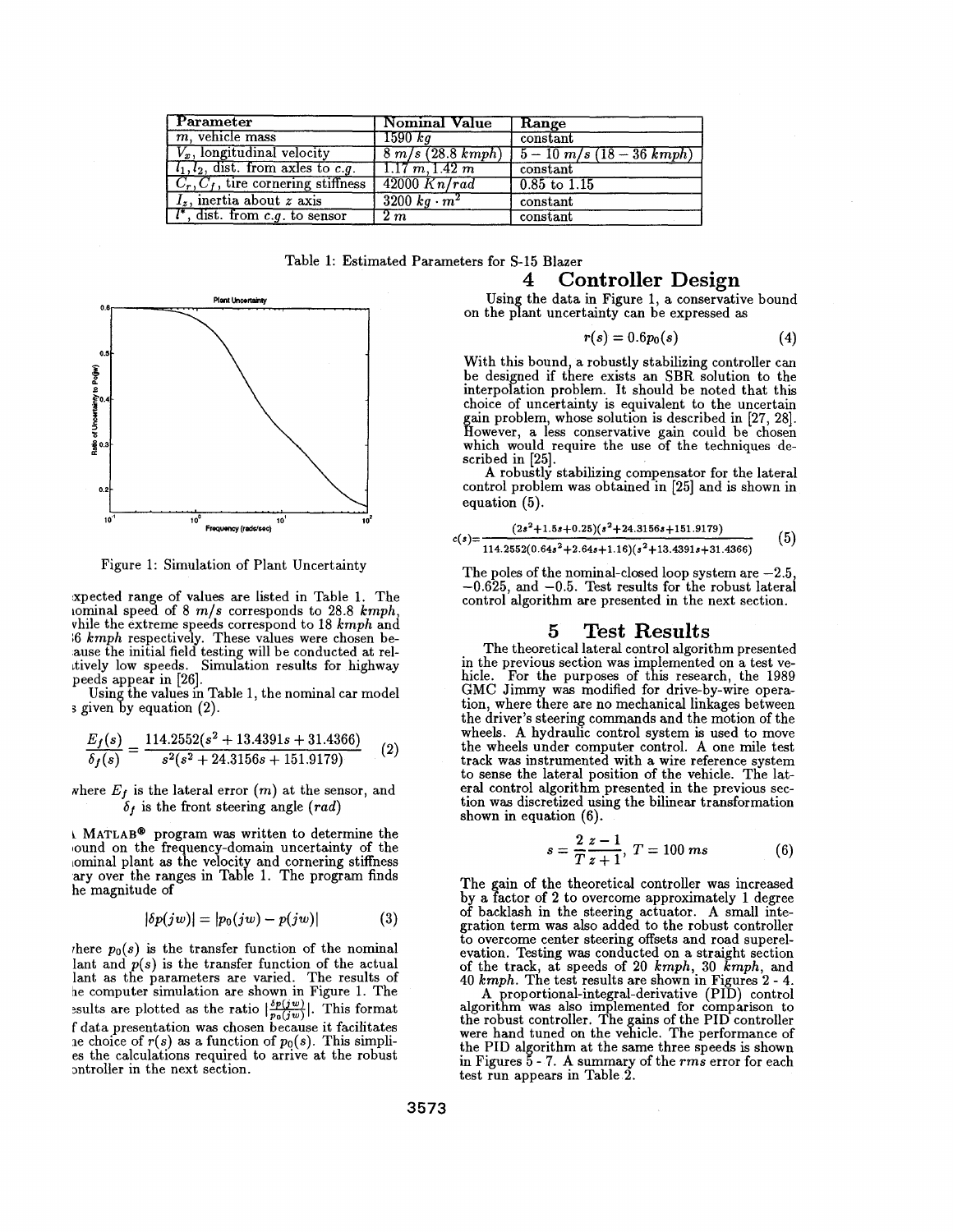| Speed  | Robust Controller   PID Controller |               |
|--------|------------------------------------|---------------|
| (kmph) | rms error                          | rms error     |
|        | 0.1085~m                           | $0.0857 \; m$ |
|        | 0.0751 m                           | $0.0858\ m$   |
|        | $0.0953\;m$                        | 0.0779~m      |

Table 2: RMS Error for PID and Robust Controllers



Figure 2: Robust Controller,  $V_x = 20$  kmph



Figure 3: Robust Controller,  $V_x = 30$  kmph



Figure 4: Robust Controller,  $V_x = 40$  kmph



Figure 5: PID Controller,  $V_x = 20$  kmph



Figure 6: PID Controller,  $V_x = 30$  kmph



Figure 7: PID Controller,  $V_x = 40$  kmph